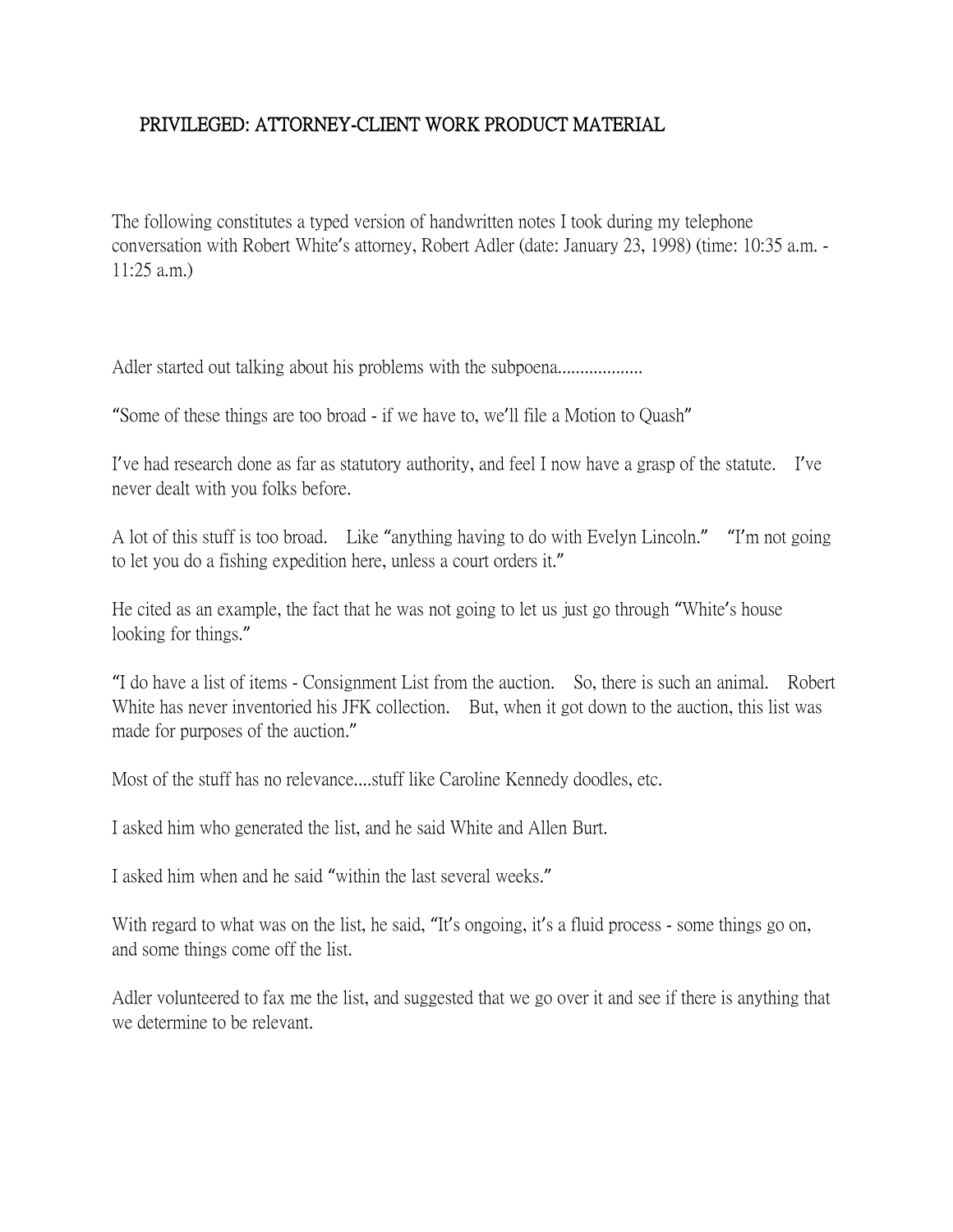Adler stated that White had sent him a memo with a list of items that were in his collection - over and above those items listed for the auction. When I asked him more about this list, Adler stated that the list was "An attorney client privileged list."

We then went over each of the requests as set forth in Attachment B of our subpoena (denoting each numbered request as a paragraph)

## Paragraph One

- No bullet fragments
- No tissue samples

- "White gave me two, small leather swatches from the backseat of the limousine (blood stained) These were the swatches that he received from Mr. Ferguson of Ford Motor Company)"

- No items
- No apparel
- No sunglasses (in response to my specific question)

White did get a number of items from Evelyn Lincoln pertaining to what she had on the day that Kennedy was assassinated:

- Polaroid picture of the gathering crowd near the airplane
- Eyeglasses
- E.L.'s purse
- American League Baseball pass

Adler then mentioned some other things that White had:

- Letter addressed to Pierre Salinger (Adler unsure of the content)
- Program from "Welcome to Texas" Dinner

### Paragraph Two

- Nothing related to Jacqueline Kennedy
- White has a hospital bill from Parkland Hospital to Connally (no itemization?)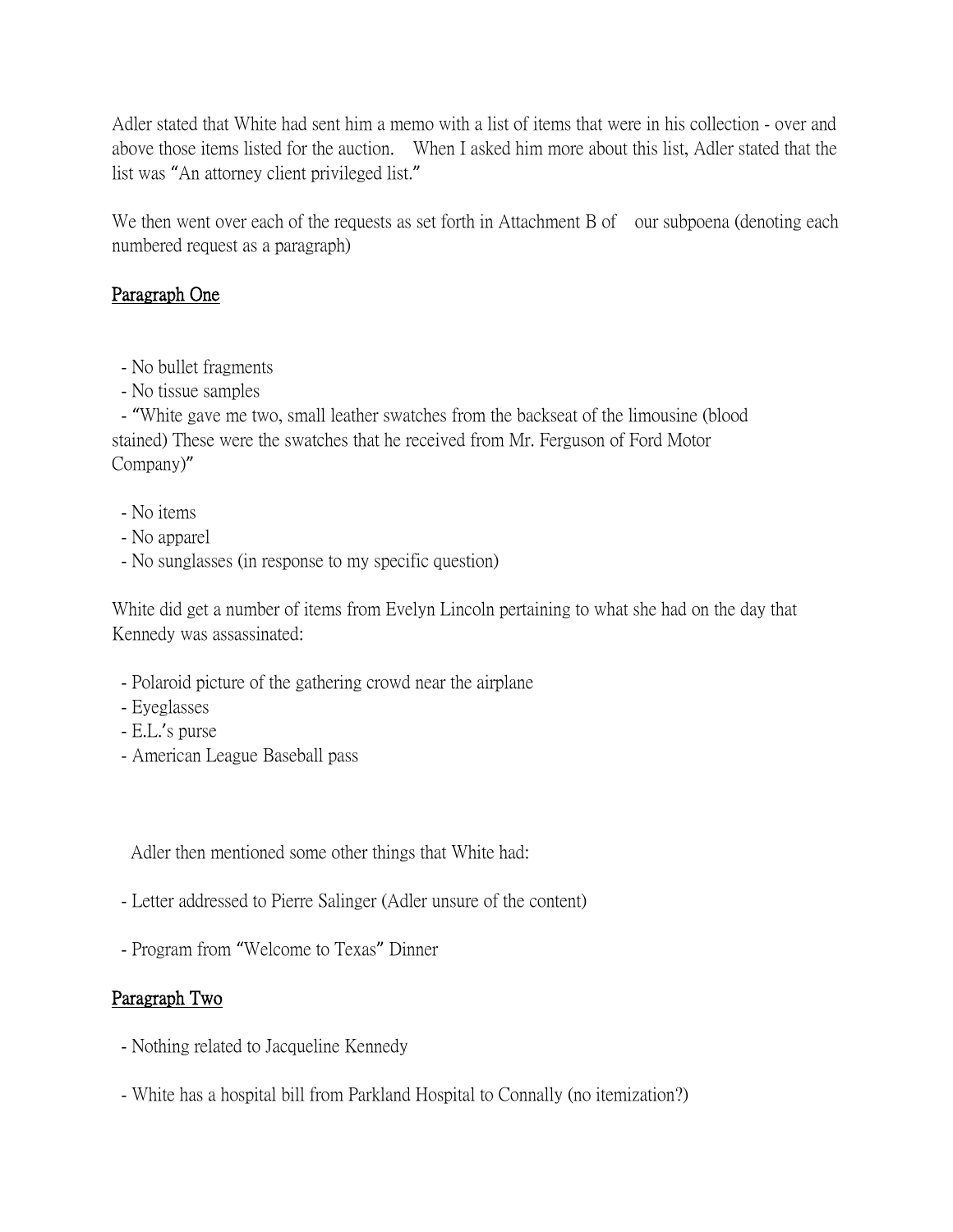- Photograph with autograph of Mrs. Connally
- Photograph of Gov. Connally (nothing to do with Dallas)
- Oswald's signature from an Easter Card sent by Oswald to his brother in the 1950's

- Jack Ruby - shell casing from the gun used by Ruby to shoot LHO (Adler thinks White got this from a collector)

- An advertising pamphlet purported to be in Jack Ruby's pocket at the time he shot LHO (said pamphlet touts Jack Ruby's business)

- Two pairs of shoes owned by Ruby
- Ruby's ash tray
- Ruby's business card
- Contract for a stripper in one of Ruby's nightclubs

#### - handwritten notes from Ruby (Adler didn**'**t know what they said )

- Various other artifacts (according to White's communication with Adler)

- White also has a small file with notes (cryptic notes?) where JFK is thinking about going to Dallas (Adler didn't know any more about this one)

#### Paragraph Three

- Nothing relating to the Bay of Pigs
- White has a Cuban Missile Crisis calendar (Evelyn Lincoln)
- Doodles by JFK during the Cuban Missile Crisis

- Telegram from Kruschev to JFK re: Cuban Missile Crisis (White has the original Which is translated into English) (no Russian language appears on document)

#### - Dictabelts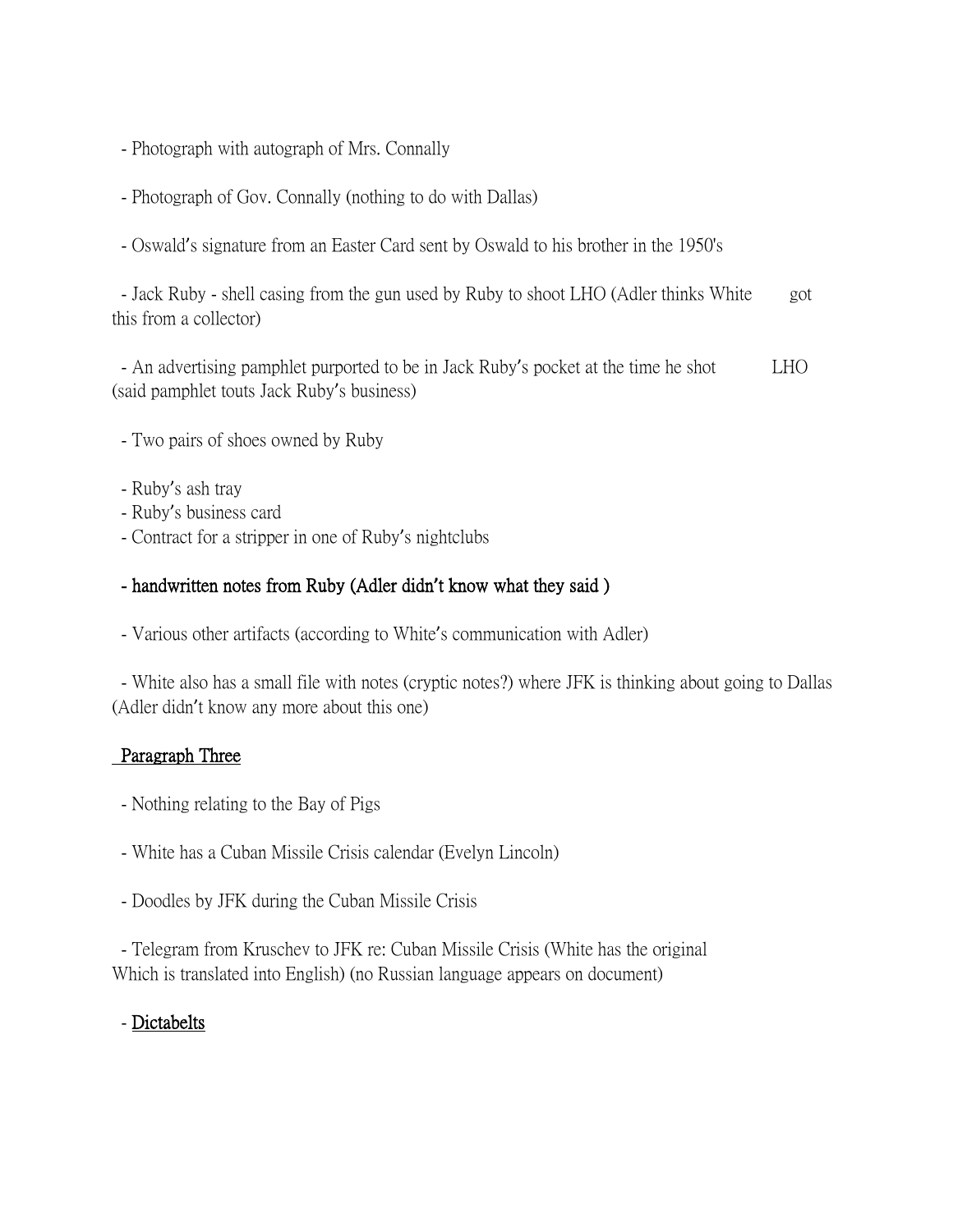- Adler says that White said that the dictabelts may or may not have a discussion about the Cuban Missile Crisis. I asked Adler whether he knew if White had listened to the dictabelts, and Adler stated that he did not know whether White had listened to them or not.

- Nothing on organized crime

- Vietnam: Dictabelts may or may not contain relevant information.

NOTE: Adler then stated that he has not had a chance to have a paralegal sit down and go through all of this stuff.

- Adler then mentioned the dairies and journals and told me they go back to the 1950's. Alder stated that these may have comments about Vietnam.

 At this point, Adler stated something like: "it's areas like these where I'm going to have to draw the line with you.......

- Per Adler: what possible relevance would diaries from the 1950's have

 Adler also stated, "I don't want your interests coinciding with the interests of the auction. Please get back to me immediately if you have any questions.....or if you envision this happening (i.e. our interests colliding with the auction) .

### Paragraph Four

- Adler referenced the Guernsey Auction list and said that was it.

### Paragraph Five

Adler stated, "Big time breadth problems"

Adler stated that White got a file cabinet from the will. "What we're just not going to do is to turn over everything that relates to Evelyn Lincoln." "I would tell you if there was anything that related to Dallas...or anything..."

Adler: "Both White and I are on your side as far as getting things out there that relate to public's need to know what happened in Dallas."

Adler then told me that "White has one thing that Evelyn Lincoln gave to him." He described a toy that a kid from South America had given JFK. JFK kind of liked the toy. EL gave that item to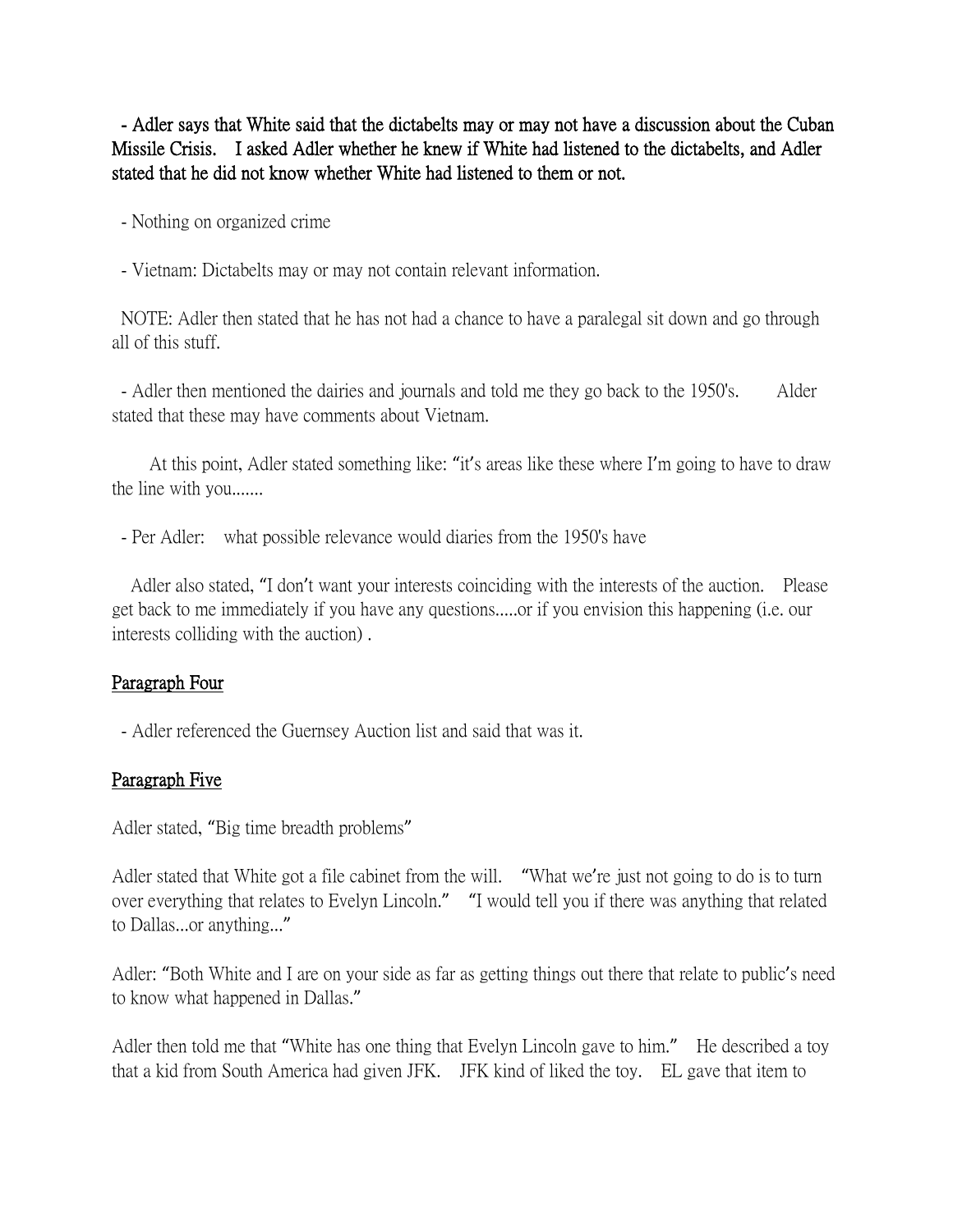White during her lifetime. EL wrote him a note explaining the origin and significance of the item so that White would know its provenance. EL would do this from time to time with different items.

At this point, Adler referred to our meeting last Thursday and to the question posed by myself regarding whether White had any correspondence from either of the Lincoln's detailing the items they gave him (to which White had responded no initially, and then later stated that Harold Lincoln had gone through the file cabinet with him and made notes of what was being given to him) . Adler stated that both he and White had thought that we were talking about assassination-related items only when I asked that question. .

White has stacks of things (some in Safeway boxes, all stacked up, etc.) White would never have taken the time to organize any of these things. "These things may not all be in one place" "White has a billiard room with stuff all over the table, etc." Adler again stated his "Breadth problem" objections.

Re: McGuire - McGuire apparently gave White photographs (Adler doesn't know what the photographs depict), books, advertising poster for EL's book

Re: Blakeslee - Nothing.

### Paragraph Six

Adler: "I've asked White this question four times over - no inventories. The executor did not inventory anything that was in those filings. "So - history will not be able to record that."

White has the filing cabinet itself. White stated that he would be real surprised if the file cabinet still contained all the items....

### Paragraph Seven

"Big time breadth problem"

Adler asked me to make a proffer as to what we were looking for here. He stated that both he and White did not understand this request. "I'm having trouble with this question. I'm not certain that the document requests tell me what you're looking for."

I explained by examples (such as White writing to other beneficiaries, or to a museum requesting to participate in an exhibit, etc.)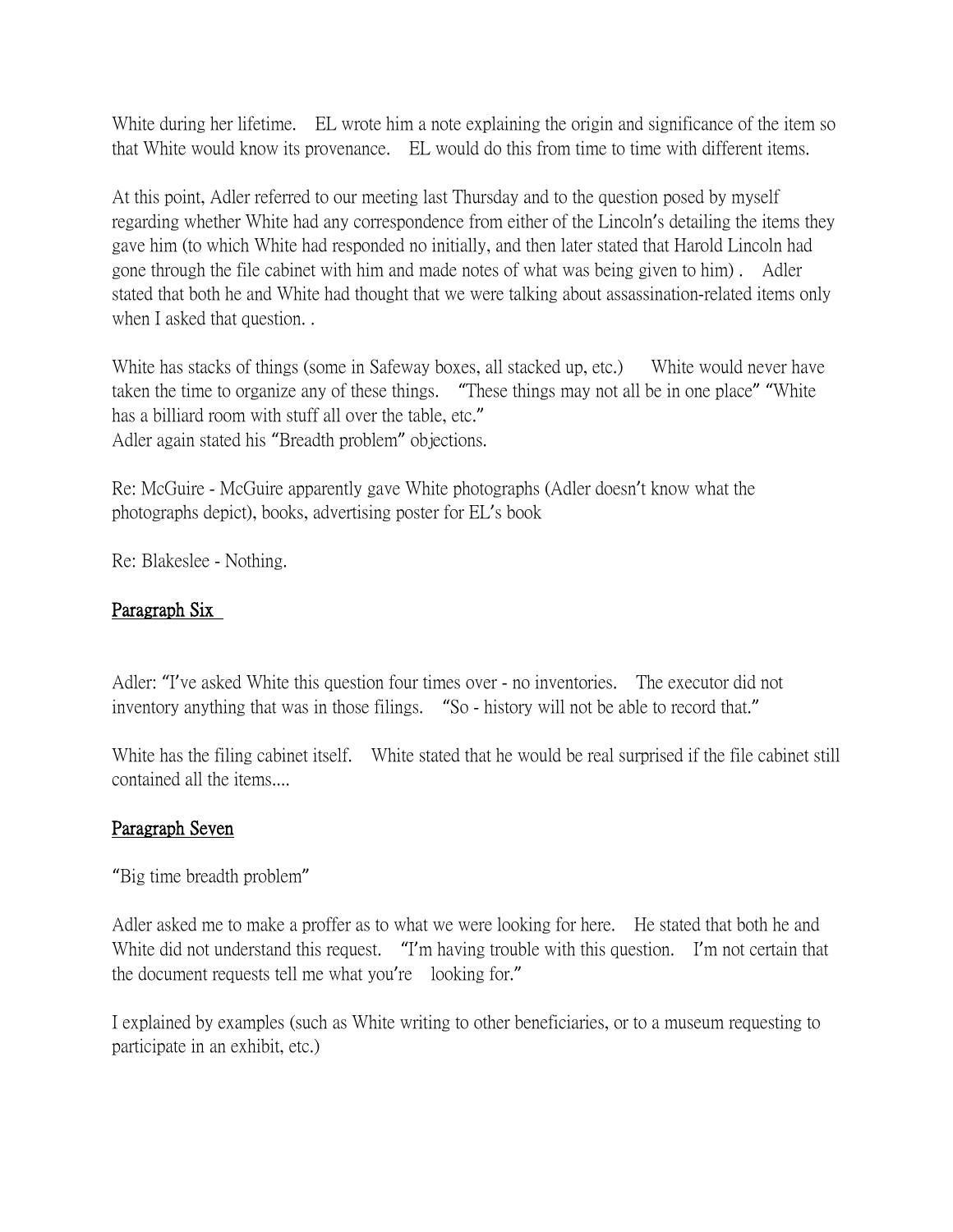Adler seemed to process this and then stated, "I'll go back to White before we go into this battle - I'll go back and ask him....

## Paragraph Eight

The only thing they had under this category was business-related things pertaining to the Guernsey auction. He is negotiating for example, with Guernsey. Adler then stated, "I've been involved from the sidelines as to essentially how it worked." The auction people want more stuff, but White doesn't want to sell everything. "I don't think there's a paper trail - I'll ask White."

# Paragraph Nine

White's Kennedy collection is either at his Mother's house or at Guernsey's in New York. I asked Adler if any of the collection was stored with any other private individual and Adler stated NO. Paragraph Ten

Adler: "I think the answer is no (other than the Guernsey matter)." White hasn't sold any items that he got from the estate. White hasn't given away any items he got from the estate.

White collects everything. He kept his parking ticket from when he came to meet with the Assassination Records Review Board.

## Concluding Statements

Adler: "To cut to the chase - I don't think White has stuff that you're looking for. Rather than get into a big hoopla....as to what you're really looking for, and what you're not.

Adler's biggest objections relate to letting us see "anything White ever obtained from Lincoln under the will."

Adler mentioned that ..." as you probably know, White has JFK" sexpired passport and Jackie's expired passport." (Adler stated that this had been in the file cabinet from Lincoln to White)

I then told him I would consult with the individuals I needed to consult with, and get back to him.

We also discussed dates for the deposition. Adler said he was not available on the 12th, but was available on the 13th. Also available on the 17th and 18th of February - or the 29th or 30th of January.